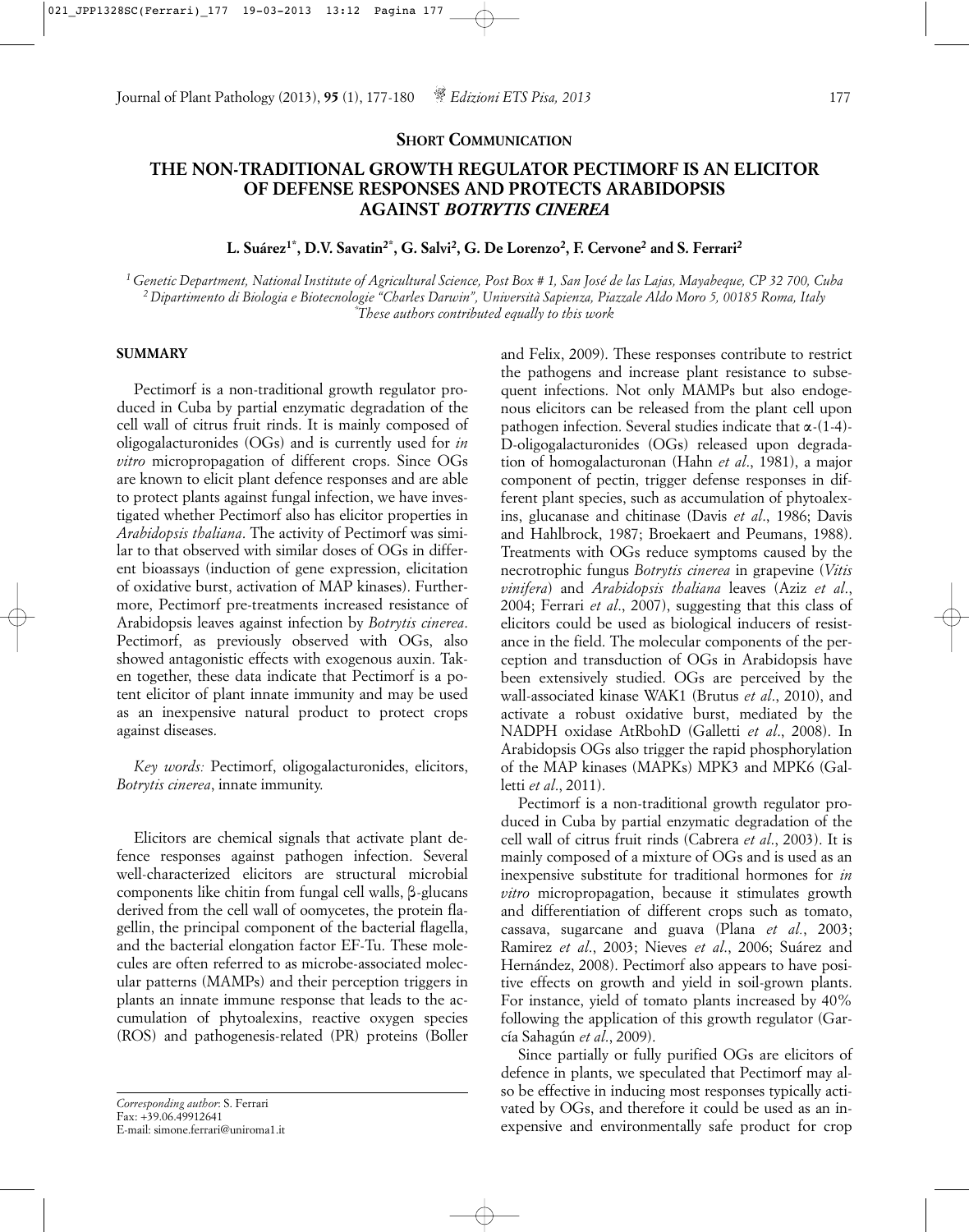protection. For these reasons, we compared Pectimorf and partially purified OGs for their ability to induce a range of known defense responses in the model plant Arabidopsis. We first investigated the ability of Pectimorf to induce responses typically triggered by OGs in liquid-grown Arabidopsis seedlings. Arabidopsis Columbia-0 (Col-0) seeds were surface-sterilized and placed in multi-well plates containing liquid half-

A 6 5 (nmol mL<sup>-1</sup>  $g^{-1}$  F.W.) H<sub>2</sub>O<sub>2</sub> accumulation  $\overline{4}$  $\overline{3}$  $\overline{2}$ 1  $\theta$ W OG PEC  $\bf{B}$ 30 min 180 min OG PEC W OG PEC RetOx PAD<sub>3</sub> UB<sub>O5</sub>  $\mathbf C$ W OG PEC pMPK6<br>pMPK3  $\beta$ -actin

Fig. 1. Pectimorf and oligogalacturonides induce similar defense responses in Arabidopsis. Arabidopsis liquid-grown seedlings were treated with water (W), OGs or Pectimorf (PEC), and activation of defence responses was determined after 15 min  $(A, C)$  or at the indicated times  $(B)$ .  $(A)$  Accumulation of extracellular hydrogen peroxide, measured with a xylenol orange-based assay. Results are the mean of three independent experiments made on at least 7 wells containing 10 seedlings each  $(\pm SD)$ . (B) Expression of the defence genes *RetOx* and *PAD3*, determined by RT-PCR, using *UBQ5* as reference. (C) Phosphorylation of MPK3 and MPK6, determined by immunoblot analysis with antibodies against phospho-p44/p42 ( $\alpha$ -pTEpY), or against  $\beta$ -actin as loading control. Bands corresponding to phosphorylated MAPKs (pMPK3 and pMPK6) are indicated by arrowheads. These experiments were repeated three times with similar results.

strength Murashige and Skoog basal medium (Sigma-Aldrich, Italy) (Murashige and Skoog, 1962), pH 5.5, supplemented with 0.5% sucrose (about ten seeds in 1 ml of medium per well). Plates were incubated in a growth chamber at 22°C with a 16/8 h light/dark cycle and a light intensity of 120  $\mu$ mol m<sup>-2</sup> s<sup>-1</sup>, and the medium was refreshed after nine days. The subsequent day, seedlings were treated with water, 100 µg ml<sup>-1</sup> Pectimorf (prepared by the Department of Plant Physiology and Biochemistry of the National Institute of Agricultural Sciences at Mayabeque, Cuba) or with a preparation of OGs containing fragments with  $DP = 7-12$ , obtained as previously reported (Bellincampi *et al*., 2000), at the same final concentration. Accumulation of hydrogen peroxide in the medium was evaluated after 15 min of treatment, using a xylenol orange-based assay (Jiang *et al*., 1990). Both OGs and Pectimorf caused accumulation of comparable levels of  $H_2O_2$  in the medium (Fig. 1A).

Then the expression was evaluated of two genes that are markers of the OG response, namely *RetOx*, that is induced rapidly after elicitor treatment, and *PAD3*, that is typically induced later (Galletti *et al*., 2008). *PAD3* encodes a cytochrome P450 required for the last step of camalexin biosynthesis, the main Arabidopsis phytoalexin (Zhou *et al*., 1999), whereas *RetOx* shows homology with enzymes involved in alkaloid biosynthesis and ROS production in other plant species. We treated liquid-grown seedlings with water or with OGs or Pectimorf at the same concentration  $(150 \text{ µg ml-1})$ . Total RNA was extracted from seedlings harvested after 30 and 180 min of treatment, using the Isol-RNA lysis reagent (5 PRIME GmbH, Germany). Expression of the two marker genes and of the housekeeping gene *UBQ5* was determined by semi-quantitative RT-PCR as previously described (Galletti *et al*., 2008). OGs induced the expression of *RetOx* at 30 min of treatment and the expression was sustained up to 180 min. *PAD3* transcripts significantly increased only at 180 min of treatment. Notably, Pectimorf treatment induced the expression of both marker genes with similar kinetics (Fig. 1B).

Activation of MAP kinases (MAPKs) is another response that is rapidly induced by different elicitors. In particular, OGs trigger a transient phosphorylation of the Arabidopsis MPK3 and MPK6 (Galletti *et al*., 2011). Therefore the levels were determined of the phosphorylated forms of these two MAPKs in Arabidopsis seedlings treated for 15 min with water, 100  $\mu$ g ml<sup>-1</sup> OGs or 100 µg ml-1 Pectimorf. Accumulation of the phosphorylated forms of MPK3 and MPK6 was studied by immunoblot analysis using an anti-phospho-p44/p42 antibody that specifically recognizes the phosphorylated forms of these MAPKs (Saijo *et al*., 2009) as previously described (Galletti *et al*., 2011). OGs and Pectimorf triggered a similar response, causing a significant accumulation of phosphorylated MPK3 and MPK6 (Fig. 1C).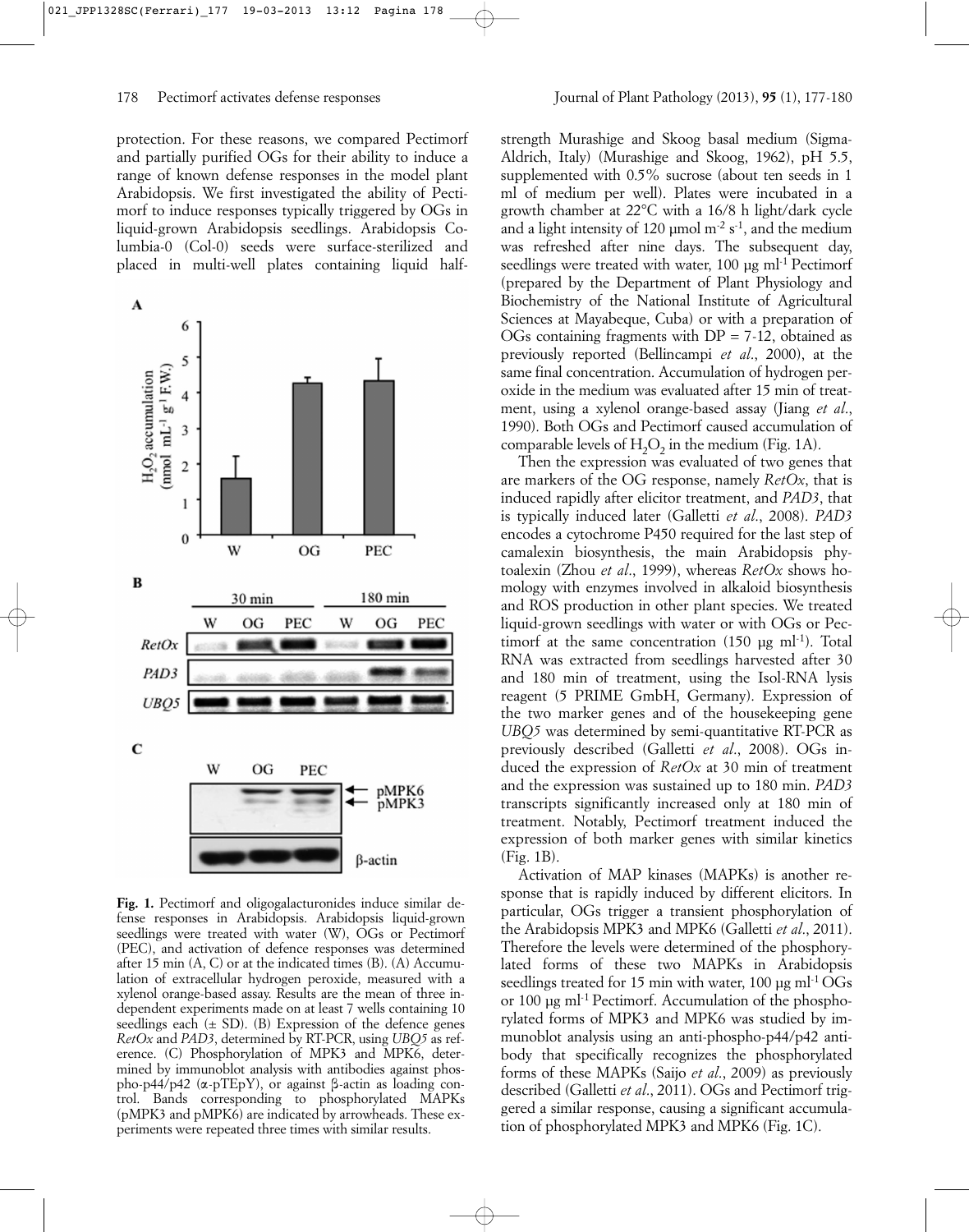

**Fig. 2.** Pectimorf inhibits the expression of auxin-regulated genes. Expression of the indicated genes was determined by RT-PCR in Arabidopsis seedlings treated for 1 h with water (-) or 1.5  $\mu$ M IAA  $\pm$  OGs or Pectimorf (PEC). Results are representative of three independent experiments.

OGs have been extensively characterized also for their effect on plant growth and development, and in particular for their activity as antagonists of auxin. For instance, OGs suppress indole acetic acid (IAA)-induced formation of adventitious roots in leaf explants (Bellincampi *et al*., 1993; Savatin *et al*., 2011), and inhibit IAA-induced expression of early marker genes (Savatin *et al*., 2011). The molecular mechanism of the anti-auxin activity of OGs is not fully elucidated, though the involvement of miRNAs or of the stabilization of AUX/IAA inhibitors in this process has recently ruled out (Savatin *et al*., 2011). Considering that Pectimorf is used as a substitute of plant growth regulators in micropropagation, we investigated whether Pectimorf exerts an anti-auxin effect in Arabidopsis plants. In particular, the expression was monitored of two early auxin-inducible genes, *SAUR16* and *IAA5*, in Arabidopsis liquid-grown seedlings treated with 1.5  $\mu$ M IAA alone or in presence of 100  $\mu$ g ml<sup>-1</sup> OGs or Pectimorf. In the absence of elicitors, expression of both genes was induced after 1 h of treatment with IAA (Fig. 2). In the presence of either OGs or Pectimorf, transcript levels of *SAUR16* and, to a lesser extent, of *IAA5* were significantly reduced, compared to seedlings treated with auxin alone (Fig. 2).

Our results indicate that Pectimorf is able to activate, in Arabidopsis seedlings, responses that are largely overlapping those activated by similar doses of OGs. Therefore we tested whether Pectimorf also protects Arabidopsis against pathogen infection. Soil-grown four-week-old Arabidopsis plants were sprayed with water or with 150 µg ml<sup>-1</sup> Pectimorf, and, after 24 h, rosette leaves were inoculated with a *B. cinerea* spore suspension as previously described (Ferrari *et al*., 2007). Measurement of the area of the lesions caused after two days by the fungus on the inoculated leaves revealed that Pectimorf treatment significantly reduces diseases symptoms, with an average lesion size of about 50% of the size observed in control-treated plants (Fig. 3).



Fig. 3. Pectimorf protects Arabidopsis plants against fungal infection. Arabidopsis plants were treated with water (W) or Pectimorf (PEC) and, after 24 h, were inoculated with *B. cinerea*. Lesion area was measured 48 h after inoculation. Bars indicate average lesion size  $\pm$  standard error (n  $\geq$  10). Asterisks indicate statistically significant differences, according to the Student's t-test ( $P < 0.01$ ). This experiment was repeated twice with similar results.

In conclusion, our data indicate that Pectimorf is a potent elicitor of the plant innate immunity and activates responses that are qualitatively and quantitatively comparable to those induced by OGs. Compared to purified OGs, preparation of Pectimorf is less expensive, and may be employed in crop protection as a substitute for currently used pesticides. Field studies on cultivated plants will be conducted in order to assess the effectiveness and the durability of Pectimorf protection.

#### **ACKNOWLEDGEMENTS**

This work was supported by the Istituto Pasteur – Fondazione Cenci Bolognetti, by the Italian Ministry of Research and University (PRIN 2009 grant awarded to G.D.L.) and by the Università Sapienza of Rome (Ricerche di Ateneo 2009 and 2010 grants awarded to G.D.L.). L.S. was supported by a grant provided by the Instituto Italo-Latino Americano (IILA). We are grateful to the Department of Plant Physiology and Biochemistry, National Institute of Agricultural Sciences of Cuba (Mayabeque, Cuba), for providing Pectimorf.

## **REFERENCES**

- Aziz A., Heyraud A., Lambert B., 2004. Oligogalacturonide signal transduction, induction of defense-related responses and protection of grapevine against *Botrytis cinerea*. *Planta* **218**: 767-774.
- Bellincampi D., Salvi G., De Lorenzo G., Cervone F., Marfà